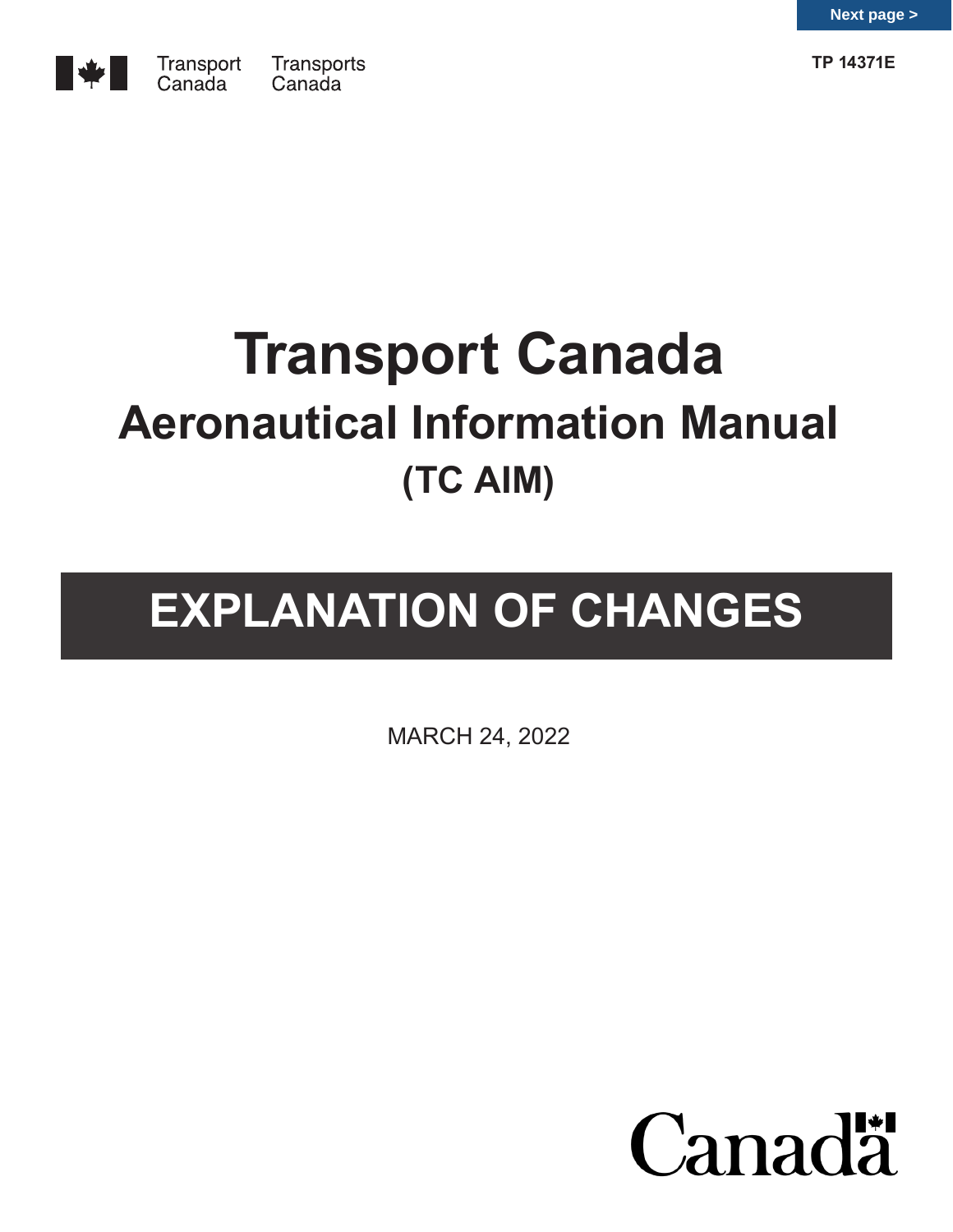# **TRANSPORT CANADA AERONAUTICAL INFORMATION MANUAL (TC AIM) EXPLANATION OF CHANGES EFFECTIVE—MARCH 24, 2022**

# **NOTES**:

- 1. Editorial and format changes were made throughout the TC AIM where necessary and those that were deemed insignificant in nature were not included in the "Explanation of Changes."
- 2. Effective March 31, 2016, licence differences with ICAO Annex 1 Standards and Recommended Practices, previously located in LRA 1.8 of the TC AIM, have been removed and can now be found in *AIP Canada* GEN 1.7.
- 3. The blue highlights in the manual represent the changes described in this section.

# **COM**

- (1) COM 4.1 *General* The text was amended to remove the reference to the VHF Direction Finding (VDF) due to the decommissioning of this equipment nationally, effective October 7, 2021.
- (2) COM 4.10 *Very High Frequency (VHF) Direction Finding Equipment* This subpart was removed following the decommissioning of the VHF Direction Finding (VDF) equipment nationally, effective October 7, 2021.
- (3) COM 5.2.2 *Wide Area Augmentation System (WAAS) NOTAM* The WAAS NOTAM information was amended for

clarity and ease of reading.

(4) COM 5.9.2 *Global Navigation Satellite System (GNSS) Approaches—Wide Area Augmentation System (WAAS) Avionics* The WAAS NOTAM information was amended for

clarity and ease of reading.

#### **MET**

- (1) MET 1.1.1 *Meteorological Responsibility* The text was amended to indicate that the new revisions of the *Manual of Surface Weather Observations Standards* (MANOBS) and the *Manual of Standards and Procedures for Aviation Weather Forecasts* (MANAIR) are now in effect as of December 2, 2021.
- (2) MET 1.2.7 *Weather Services in Support of Approach Unicom (AU)* The text in this section has been amended for clarity

and ease of reading, and to indicate that the standards applicable to AU are now in an appendix of the MANOBS.

(3) MET 15.0 *Abbreviations—Aviation Forecasts* Temporary table 15.2 was removed and the abbreviations in table 15.1 were amended to increase the commonality with ICAO usage and reflect the information found in the standards referenced in CAR 804 that took effect on December 2, 2021.

# **RAC**

- (1) RAC 1.1.2.2 *Flight Service Stations (FSSs)* Paragraph (c) was removed following the decommissioning of the VHF Direction Finding (VDF) equipment nationally, effective October 7, 2021.
- (2) RAC 1.1.2.3 *Flight Information Centres (FICs) and Flight Service Stations (FSSs)* Paragraph (d) was amended to remove reference to

the VHF Direction Finding (VDF) due to the decommissioning of this equipment nationally, effective October 7, 2021.

- (3) RAC 1.5.3 *ATS Surveillance Traffic Information* A reference to airspace classification was added.
- (4) RAC 1.6 *VHF Direction Finder (VDF) Service* This entire subpart was removed following the decommissioning of the VHF Direction Finding (VDF) equipment nationally, effective October 7, 2021.
- (5) RAC 2.8 *Airspace Classification*

The text was amended to clarify the level of ATS service available in the respective classes of airspace and help manage expectations for VFR pilots flying in Class E airspace who request traffic information.

(6) RAC 5.4 *Minimum Altitudes—Visual Flight Rules (VFR) (*Canadian Aviation Regulations *[CARs] 602.14 and 602.15)*

The note section was amended and reference to AIR 2.4 was added for more information on the risks and hazards of low flying.

- (7) RAC 5.7 *En Route ATS Surveillance* A reference to airspace classification was added and an obsolete phraseology example was removed from the text in this subpart.
- (8) RAC 7.6.3 *Noise Abatement Departure Procedure (NADP)* The text was amended to update and clarify NADPs.
- (9) RAC 11.6 *Emergency Security Control of Air Traffic (ESCAT) Plan* The title for this subpart was corrected.
- (10) RAC 11.9 *Formation Flights* This new subpart was added with a reference to *AIP Canada* ENR paragraph 5.5.1.